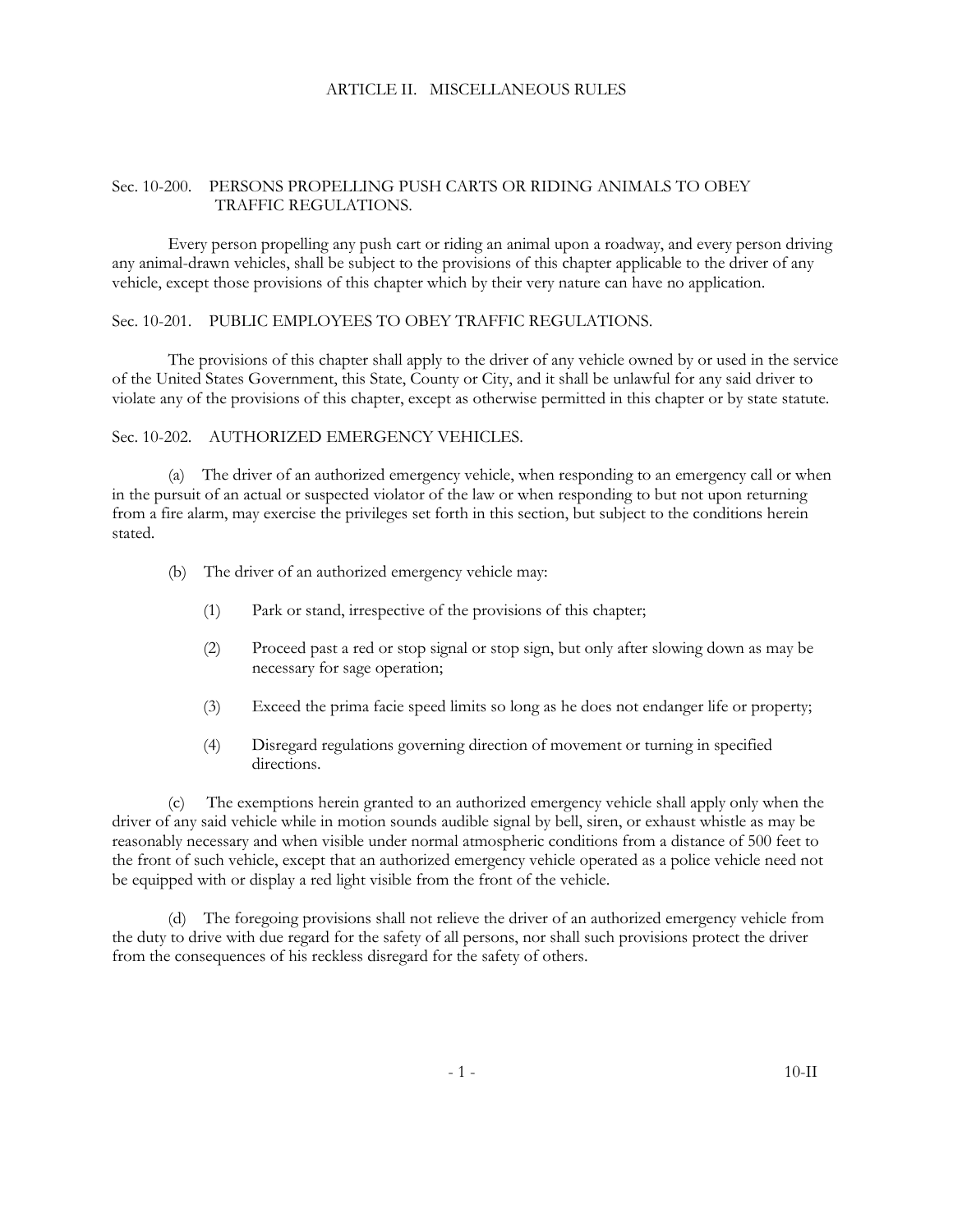#### Sec. 10-203. PARKING NEAR CURB.

No person shall park any vehicle in any street except near the curb thereof and with the curb to the driver's right, or wholly within a parking area.

#### Sec. 10-204. OBSTRUCTION OF CROSSWALKS AND INTERSECTIONS.

No person shall keep any vehicle or part thereof, stationary, or keep any horse or draft animal in his charge standing, over or upon any crosswalk, or within the intersection of streets or of driveways with streets.

#### Sec. 10-205. OBSTRUCTION OF TRAFFIC.

No person shall keep any vehicle or part thereof stationary, or keep any horse or draft animal in his charge standing, in any street in such manner as unreasonably to obstruct travel thereon.

## Sec. 10-206. HYDRANT AREA.

No person shall keep any vehicle or part thereof stationary, or keep any horse or draft animal in his charge standing, in any street within a hydrant area.

#### Sec. 10-207. REPAIRS IN STREET.

No person shall repair any vehicle in any street except to make repairs necessary to the safe movement of said vehicle.

#### Sec. 10-208. DISPLAY OF VEHICLE FOR SALE IN STREET.

No person shall keep any vehicle stationary in any street except to make repairs necessary to the safe movement of said vehicle.

#### Sec. 10-209. SIRENS ON PRIVATE VEHICLES.

No vehicle, required by law to have thereon means or device for signaling the approach thereof, shall be equipped with, nor shall there be used thereon, any such means or device having a like or similar sound to distinctive means or device for signaling used in the city by any fire apparatus, ambulance, or police patrol.

#### Sec. 10-210. UNNECESSARY VEHICLE NOISE: SOUND POLLUTION.

No person shall drive, run or operate in any street any vehicle that, from faulty construction, want of repair, or improper handling, shall make unusual or unnecessary noise or disturbance.

### Sec. 10-211. ALLOWING UNOBSTRUCTED PASSAGE OF VEHICLES SOUNDING A SIREN.

Upon the signal of any fire apparatus, ambulance or police patrol approaching in a street, a person driving or operating any vehicle in such street, or being therein with the same, shall immediately move such vehicles as near as may be to the curb at his right, so as to give such fire apparatus, ambulance or police patrol free and unobstructed passage; and thereafter no such vehicle shall proceed in said street until such fire apparatus, ambulance or police patrol has passed by.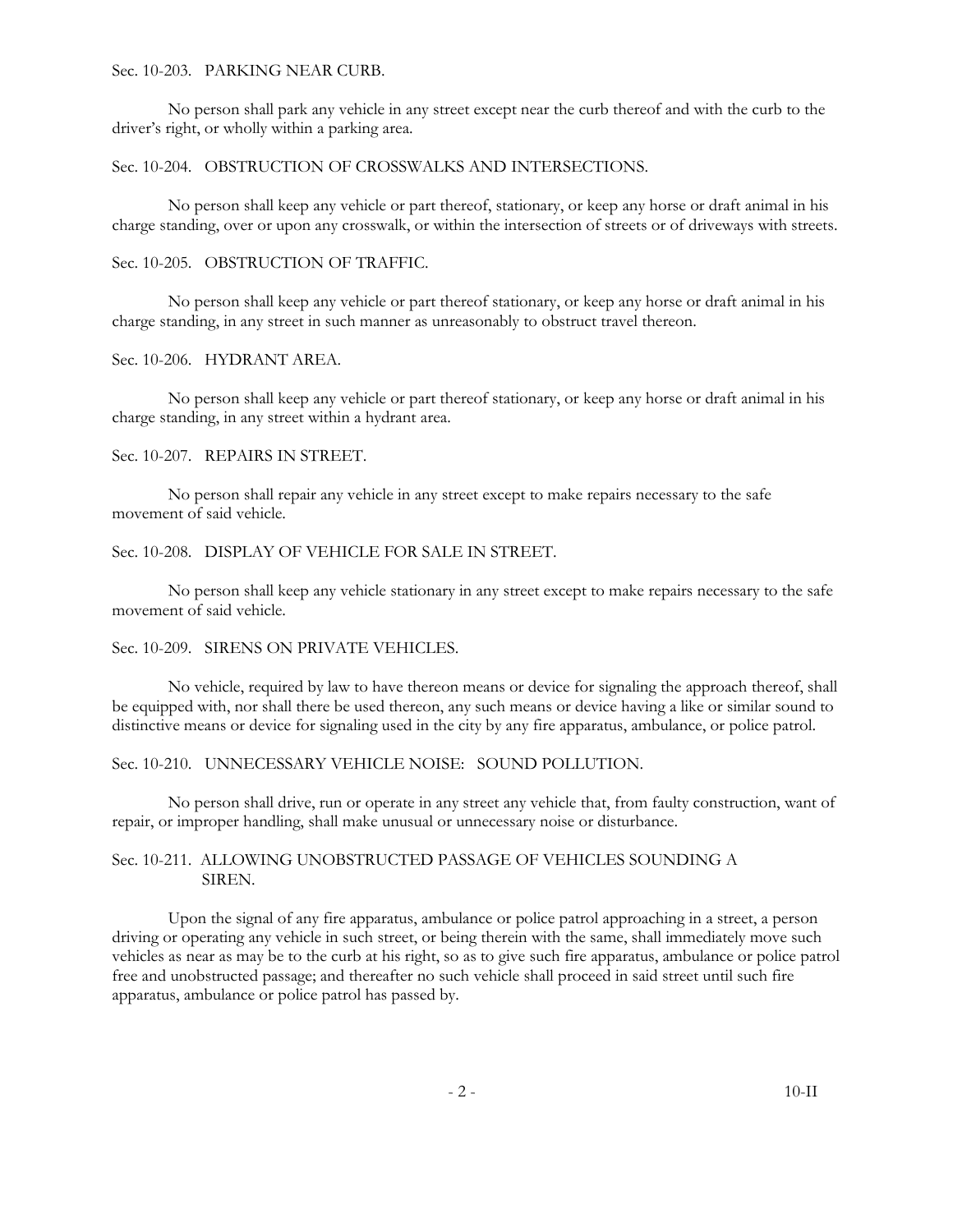## Sec. 10-212. DRIVING OR PARKING ON SIDEWALKS.

No person shall ride, drive, wheel, draw, or push any vehicle of burden or pleasure upon a sidewalk, except wheelbarrows, wheelchairs motorized or otherwise, children's scooters, tricycles, baby carriages and sleds, and children's sleds, and carts. Bicycles may be operated on sidewalks except where prohibited pursuant to Section 10-809. No person shall permit a horse or draft animal under his care to go upon a sidewalk, except to cross the same at places specially built or designated by the street commissioner as crossings, and to go into or out of any adjoining enclosure; and no person shall unnecessarily occupy, obstruct or encumber a sidewalk so as to interfere with the convenient use of the same by the public. Area suffered by the owner to be used by the public, and commonly used by the public, as a sidewalk shall not be regarded as an enclosure within the meaning of this section.

# Sec. 10-212A. SKATEBOARDS.

## DEFINITION.

(a) As used in this section, "skateboard" means any vehicle or device consisting basically of a board or platform mounted on wheels or rollers, whether powered by gravity, muscle power or mechanized or motorized means which is not equipped with a positive mechanical means of steering such vehicle or device. However, "skateboard" shall not include motorized or other wheelchairs.

(b) The word "roller skates" shall include any shoe-like device with wheels attached including, but not limited to, roller skates, in-line skates, and roller blades.

A. The use of skateboards and roller skates is prohibited at all times in the following places:

- 1. The grounds of City Hall that includes the stairs and paved areas in front of City Hall and all of the land and sidewalks immediately surrounding City Hall.
	- 2. The grounds of the Vermont State House which includes the stairs, paths, walkways, patio, and paved areas immediately adjacent and surrounding the State House.
	- 3. All parking lots owned or operated by the City of Montpelier.
	- 4. All private property, unless given specific permission by the property owner or owner's agent.

B. The use of skateboards is prohibited at all times in the following places:

- 1. Intersection of Barre Street and Downing Street to the intersection of Barre Street and Main Street to the intersection of Main Street and Baird Street.
- 2. Intersection of State Street and Bailey Avenue to the intersection of State Street and Main Street to the intersection of East State Street and Cedar Street. From the intersection of Bailey Avenue and State Street to the intersection of Bailey Avenue and Baldwin Street, but not including Bailey Avenue, to the intersection of Baldwin Street and Hopkins Street
- C. The use of roller skates is prohibited on sidewalks at all time in the following places:
	- 1. Intersection of Barre Street and Downing Street to the intersection of Barre Street and Main Street to the intersection of Main Street and Baird Street.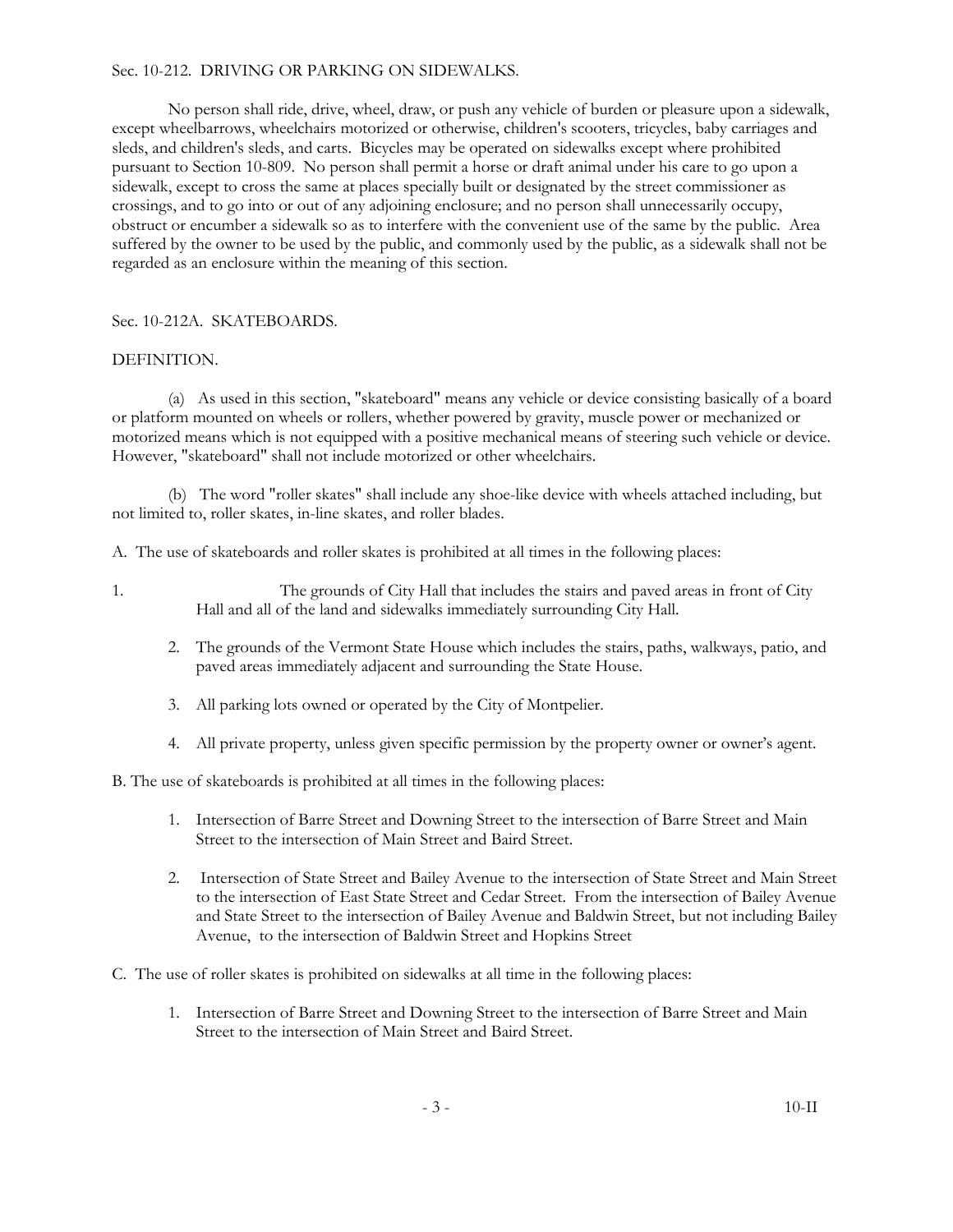2. Intersection of State Street and Bailey Avenue to the intersection of State Street and Main Street to the intersection of East State Street and Cedar Street. Also, from the intersection of Bailey Avenue and State Street to the intersection of Bailey Avenue and Baldwin Street, but not including Bailey Avenue, to the intersection of Baldwin Street and Hopkins Street

The use of skateboards and roller skates is allowed on all approved recreation or bike path locations, located in the City of Montpelier and where otherwise not prohibited.

D. Acceptable Use of Skateboards and Roller Skates.

Those individuals skating shall skate in a prudent manner, and shall not interfere with the normal traffic flow of vehicles, or pedestrians, upon the streets or sidewalks of the city of Montpelier.

### E. Impoundment.

Any skateboard used in connection with a violation of this section shall be impounded until lawfully claimed by the person named in the municipal complaint, whether owner or operator, or disposed of in accordance with subsection E 4 below. Any impounded skateboard may be claimed according to either of the following provisions:

- 1. The Police Department shall release the skateboard to the owner or operator after proof of payment of either the waiver fine as specified in Section 212B or the judgment fine.
- 2. The Police Department shall release the skateboard to the owner or operator upon Notice from the Judicial Bureau that a judgment has been entered in favor of the defendant for the violation that resulted in the impoundment.
- 3. If the person named in the municipal complaint chooses to appeal the civil penalty to the Judicial Bureau, the Police Department shall release the skateboard after payment of a provisional fine equal to the amount defined in Section 212B, payable to the City of Montpelier. If the person named in the municipal complaint prevails in the appeal, the provisional fine shall be returned upon request. If the City prevails in the appeal, the fine shall be forwarded to the Judicial Bureau in total or partial satisfaction of the judgment.
- 4. Skateboards impounded pursuant to the section shall remain in the custody of the Police Department for a minimum of 60 days from the date that judgment is entered for the violation which resulted in the impoundment, unless claimed by person named in the municipal complaint. Skateboards not claimed within 60 days shall be considered unclaimed property and may be disposed pursuant to applicable Vermont Statutes.

# Sec. 212B. Penalty.

A violation of this Ordinance shall be a civil matter enforced in accordance with the provisions of 24 V.S.A. 1974a and 1977 et. seq.. A civil penalty of \$10.00 may be imposed for the initial violation of this civil ordinance. The penalty for the second offense within a six month period shall be \$25.00, and the penalty for subsequent offenses within a six month period shall be \$75.00.

Each day the violation continues will constitute a separate violation of this ordinance.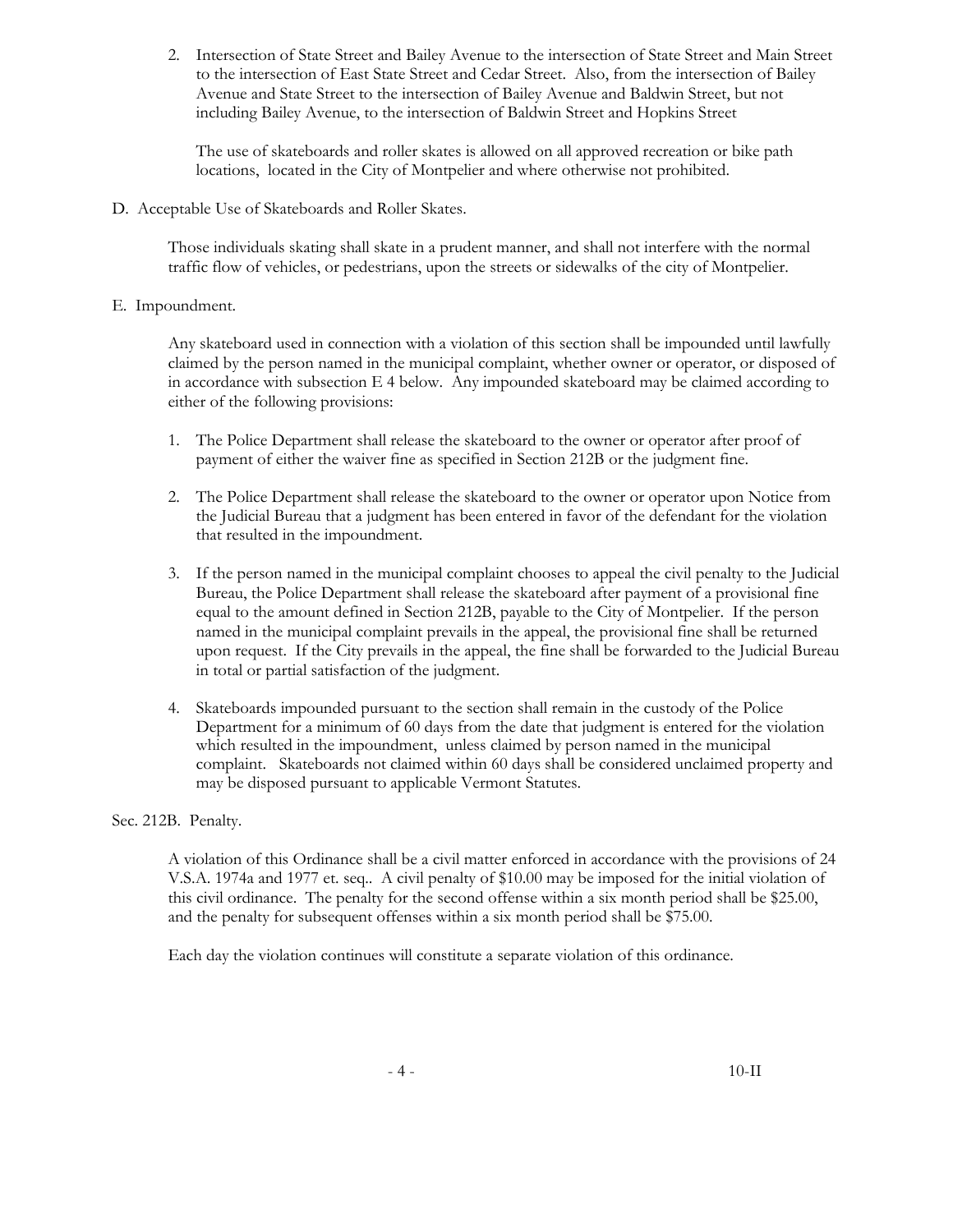### Sec. 10-213. USE OF SLEDS, SLEIGHS, SNOWMOBILES, ETC., IN THE STREET.

No person shall coast, course or slide on a sled, sleigh, cart, or operate a snowmobile, or other such vehicle made especially for travel on snow and ice, in a street, except in such streets (other than such part thereof as is used for a sidewalk) as shall be designated therefor, and under such regulations as shall be prescribed by the City Council, or as allowed by state law.

#### Sec. 10-214. RACING IN STREET.

No person shall engage in any race or trial of speed by the riding or driving of horses or other animals, or by the drawing or propulsion of vehicles of any kind, in the street.

#### Sec. 10-215. DANGEROUS DRIVING.

No person shall ride, drive or lead a horse or other animal, or move any vehicle in any street in a manner tending to endanger or unreasonably to interfere with or incommode any person in such street.

## Sec. 10-216. BOARD VEHICLE IN MOTION.

No person shall take hold of or ride upon any vehicle while the same is passing in a street or public place.

### Sec. 10-217. DRIVING OVER FIRE HOSE.

No person, without the permission of the chief engineer of the Fire Department, or of an officer or member of the Fire Department in charge of any hose or other fire apparatus in any street, shall ride, drive or lead any animal, or draw, push or propel any vehicle over or upon any such hose or other fire apparatus.

### Sec. 10-218. MAXIMUM LOAD LIMIT FOR CITY STREETS.

The City Council may, by resolution, prohibit the operation over or upon any street, or part thereof, of any vehicle exceeding, with load, a specified weight, whenever in its judgment the operation of such vehicle over or upon such street, or part thereof, may be injurious thereto. The City Council shall post and keep in conspicuous places in a street or part thereof, and at both ends of a bridge affected thereby, notices of the provision of such resolution.

### Sec. 10-219. DESTRUCTION OF SIGNS OR OTHER THINGS IN PUBLIC WAY.

No person shall injure, deface, destroy or remove a guide-post, guide-board, pole, post, lamp, light, sign, awning, fence, plant, shrub, tree, greensward, building, or other thing lawfully being in or upon a street, pubic place, common or park, without the consent of the owner thereof.

### Sec. 10-220. PARADES.

(a) The streets, highways, sidewalks and thoroughfares of the City are provided and maintained primarily for use as public means of transportation, transit, communication and travel, such use being an essential government function mandated by law. Under appropriate and proper circumstances, the streets, highways, sidewalks and thoroughfares of the City may be used for parades and processions, subject to reasonable regulation and control. The City Council hereby recognizes and finds that, subject to the paramount governmental interest to keep streets, highways, sidewalks and thoroughfares open for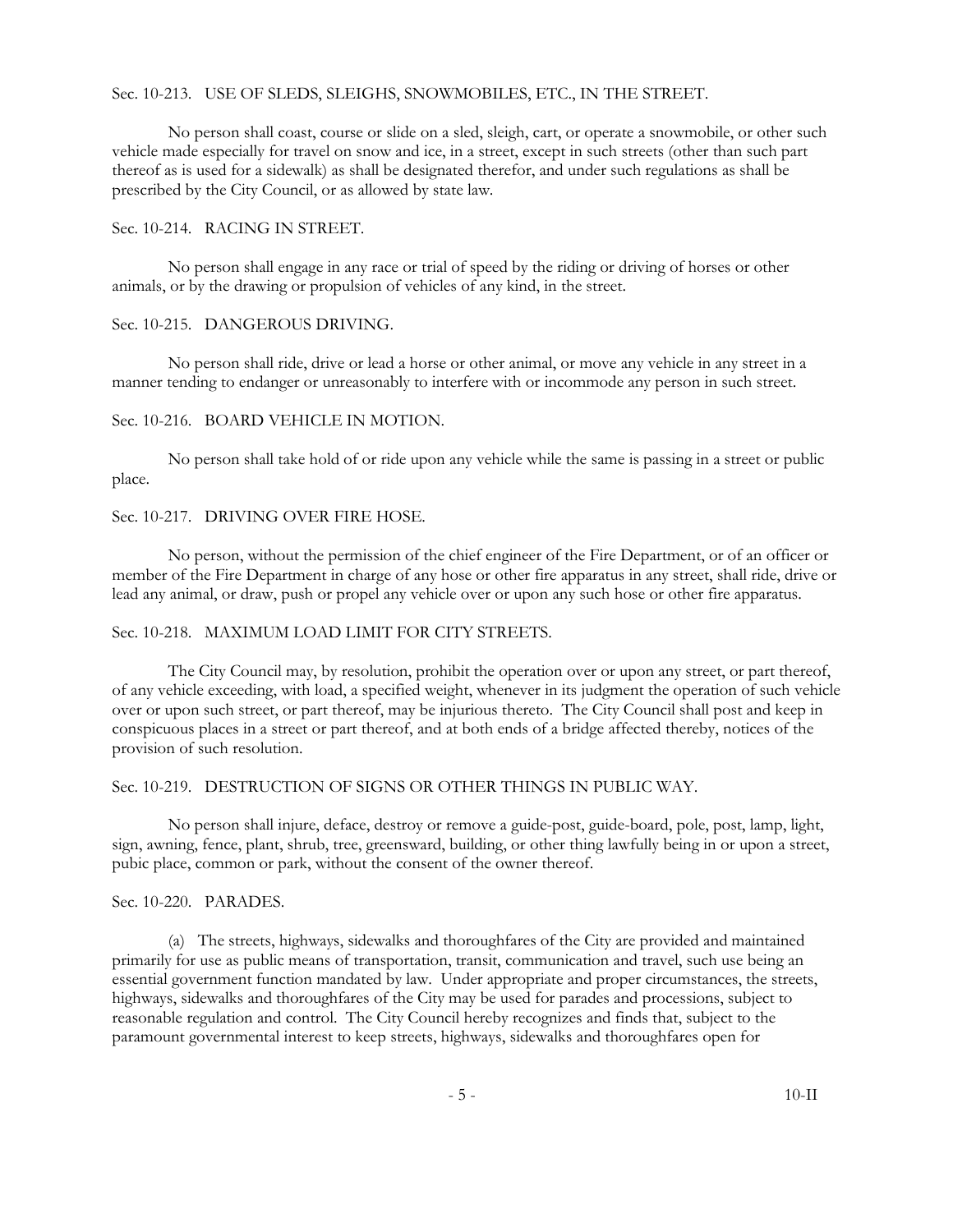public transportation, transit, communication and travel, there is a right of all citizens to use public ways for parades and processions. Accordingly, this ordinance shall be applied, enforced, construed and interpreted to regulate and control parades and processions to the end that the general welfare of the City be protected.

(b) As used herein, a parade is defined as a band of music, drum corps, company of musicians, procession or like body proceeding on foot or by vehicle in an organized and cohesive manner from place to place through, over, along or across any public street, highway, sidewalk or thoroughfare.

(c) No person shall form, direct, marshal, lead or participate in any parade where he knows a permit has not been obtained in advance, unless a permit has been obtained in advance from the Chief of Police, except that, upon notification to the Chief of Police, a parade on sidewalks and footways, in which persons move not more than two abreast and which does not substantially hinder normal use of the sidewalk or footway, and which conforms with traffic signals and other traffic regulations, is permitted without a permit.

(d) No person who leads or participates in a parade shall disobey, or encourage others to disobey, this section after a police officer has directly and presently informed him of any of the provisions of this section or the terms of the parade permit that he is violating.

(e) A permit is not required for a funeral procession, tour groups, organized activities of an educational nature confined solely to sidewalks, or for any parade sponsored by an agency of the federal or state government, acting in its governmental capacity within the scope of its authority. Federal and state authorities are requested to coordinate preparations for and holding parades sponsored by them under this section with the Chief of Police.

(f) A written application for a permit for any parade for which use of streets, sidewalks or highways is desired shall be made to the Chief of Police on a form provided by him at least seventy-two (72) hours prior to the parade. Such application shall be accompanied by a processing fee of \$5.00.

- (g) The application may be denied:
	- 1. If it is for a parade that is to be held during hours when, and at places where, the flow of vehicular and pedestrian traffic is usually delayed by its own volume and additional traffic flow resulting from the parade will result in a hazardous situation;
	- 2. If it is for a parade that is to be held between the hours of 10:00 P.M. and 6:00 A.M.;
	- 3. If sufficient responsible parade marshals are not provided as to reasonably assure the orderly conduct of the parade;
	- 4. The processing fee of \$5.00 shall not accompany the parade permit application; or
	- 5. If more than one assembly area or more than one dispersal area is proposed.
- (h) The application shall be denied:
	- 1. If it is made less than seventy-two (72) hours in advance of the time the parade is scheduled to commence;
	- 2. If it is for a parade that is primarily for private or commercial economic gain;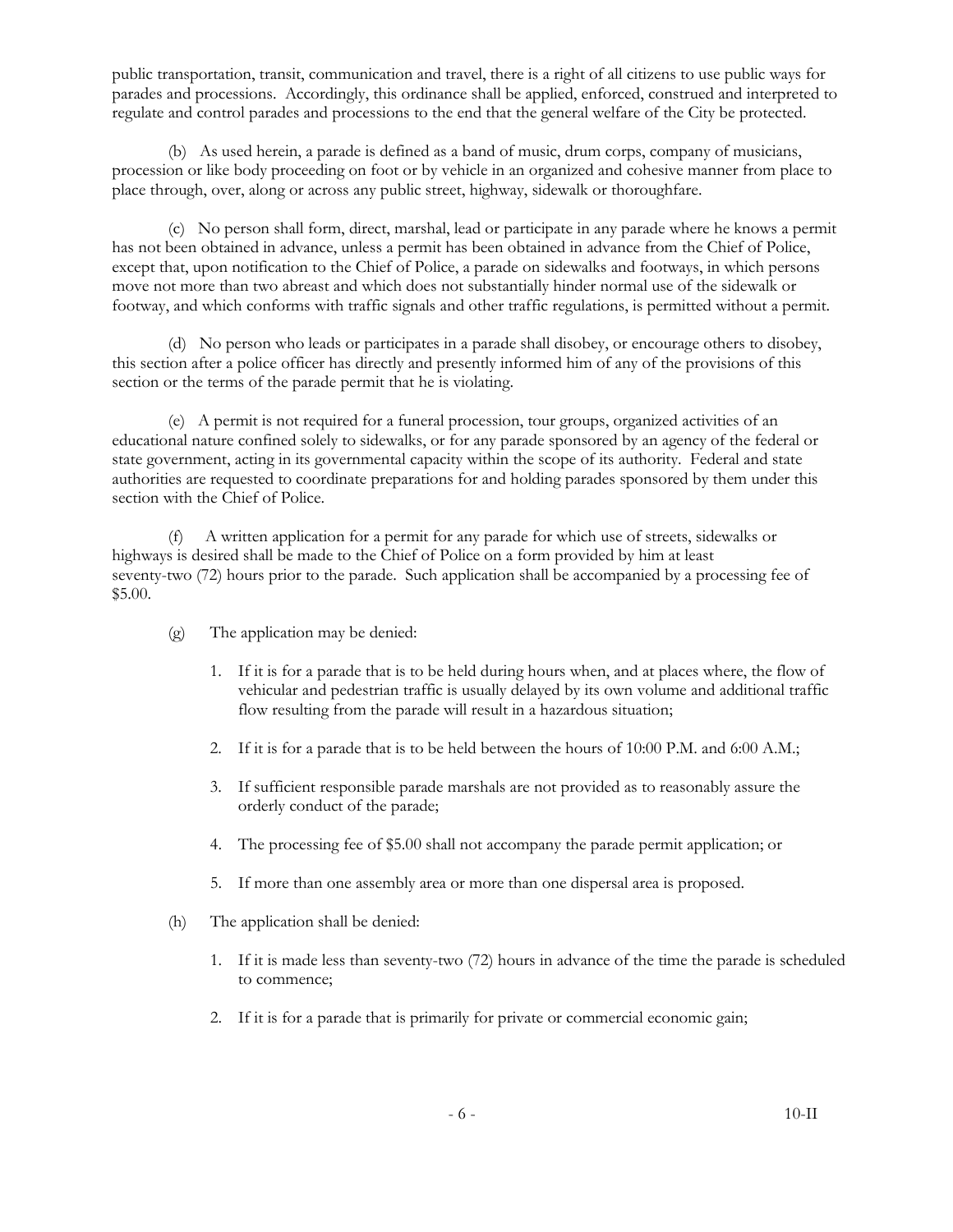- 3. If it is for a parade which would involve violation of state highway law;
- 4. If the granting of the permit would conflict with another permit already granted or for which application is already pending; or
- 5. If the application does not contain the information required by subsection (i).
- (i) The application shall set forth the following information regarding the proposed parade:
	- 1. The name, address and telephone number of the applicant.
	- 2. If the parade is proposed to be conducted for, on behalf of, or by an organization, the name, address and telephone number of the headquarters of the organization, and of the authorized and responsible head of such organization.
	- 3. The name, address and telephone number of the person who will be responsible for conducting the parade.
	- 4. The date and time when the parade is to be conducted and its duration.
	- 5. The assembly area, the starting point, the route to be traveled and the termination point.
	- 6. The number and size of units comprising the parade.
	- 7. If the parade is to be conducted by or for any person other than the applicant, the applicant for such permit shall file with the Chief of Police a communication in writing from the person proposing to hold the parade authorizing the applicant to apply for the permit on his behalf.
	- 8. Any additional information which the Chief of Police finds reasonably necessary to a fair determination as to whether a permit should be issued.

j) Chief of Police shall issue a permit to the applicant subject to the foregoing paragraphs of this section, unless he concludes that:

- 1. The policing of the parade will require so large a number of persons and vehicles, including ambulances, as to prevent adequate service of the needs of the rest of the city; or
- 2. The parade will so substantially hinder the movement of the police and fire and other emergency vehicles as to create a substantial risk to persons and property; or
- 3. The conduct of the parade will substantially interrupt the safe and orderly movement of other traffic contiguous to its route; or
- 4. The parade is so poorly organized that participants are likely to engage in aggressive or destructive activity; or
- 5. Another parade or public event has been previously scheduled for the same time or place.

- 7 - 10-II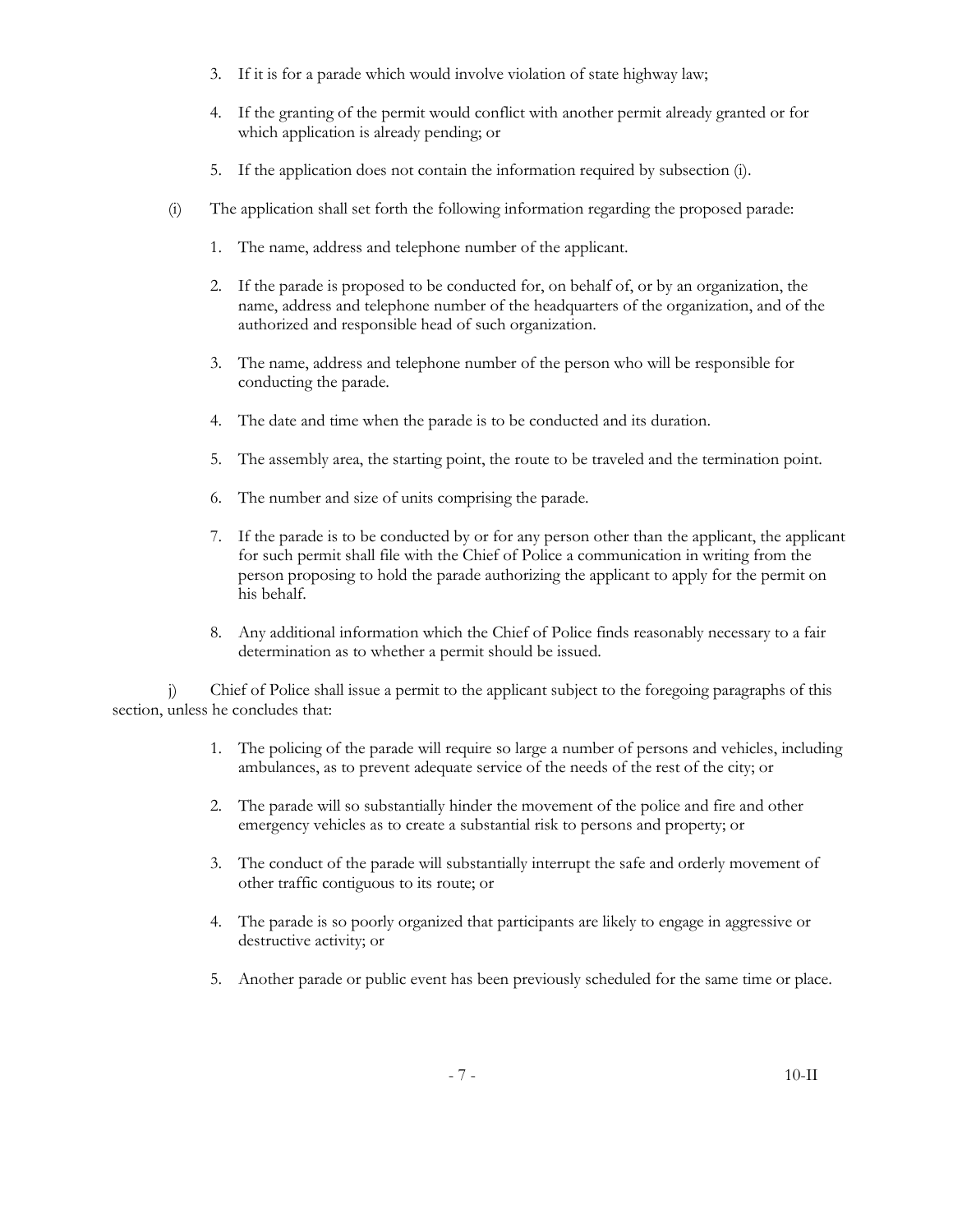(k) No person shall interfere with the conduct of any parade. No person engaged in a parade shall interfere with, obstruct or impede vehicular or pedestrian travel except in conformance with instructions issued by a police officer.

(l) The Chief of Police shall act as promptly as he reasonably can on all applications for permits after consulting with other governmental agencies directly affected and after consulting with the applicant, if necessary. Action on applications shall be taken in no case later than ten (10) hours in advance of the time applied for. The Chief of Police shall immediately, by the most reasonable means of communication, notify the applicant of such action and, if the application is denied, the reasons for his denial of the permit. In lieu of denying a permit or revoking it under subdivision (n), the Chief of Police may authorize the changing of the assembly areas or dispersal areas or the conducting of the parade at a date or time or over a route different than as applied for or as permitted. The applicant or permittee may accept such modification by immediately notifying the Chief of Police, in writing, of such acceptance. In lieu of revoking a permit under subdivision (n), the Chief of Police may require the permittee to file evidence of good and sufficient sureties, insurance in force or other evidence of adequate financial responsibility, running to the City, in an amount depending upon the likelihood of injury or damage as a direct and proximate result of the holding of the parade sufficient to indemnify the City and such third parties as may be injured or damaged.

(m) Where the Chief of Police and City Manager have determined that the cost of city services incident to the staging of the parade will be increased because of the parade, the Chief of Police and City Manager may require the permiteee to make payment into the general fund of the city in an amount equal to the increased cost for the city service.

(n) Nothing herein shall prevent the City Council from overruling the Chief of Police in granting or denying a permit. The Chief of Police may revoke a permit already issued, upon notification to and approval by the Manager, if the Chief of Police deems that such action is justified by an actual or potential emergency due to weather, fire, riot, other catastrophe or likelihood of a breach of peace, or by a major change in the conditions forming the basis of the standards of issuance.

(o) Each parade permit shall state such information as the Chief of Police shall find necessary to the enforcement of this section.

(p) Immediately upon the issuance of a parade permit, the Chief of Police shall send a copy thereof to the following:

- 6. The Mayor and City Council
- 7. The City Manager
- 8. The Fire Chief
- 9. The Director of the Department of Public Works
- 10. All divisions of the Department of Public Works affected by the parade

(q) A permittee, under this section, shall comply with all permit directions and conditions and with all applicable laws and ordinances.

(r) No processing charge as established in subsection (f) shall be collected in the case of parades involving and sponsored by local schools, and parades honoring and observing Memorial Day, Veterans Day and Independence Day.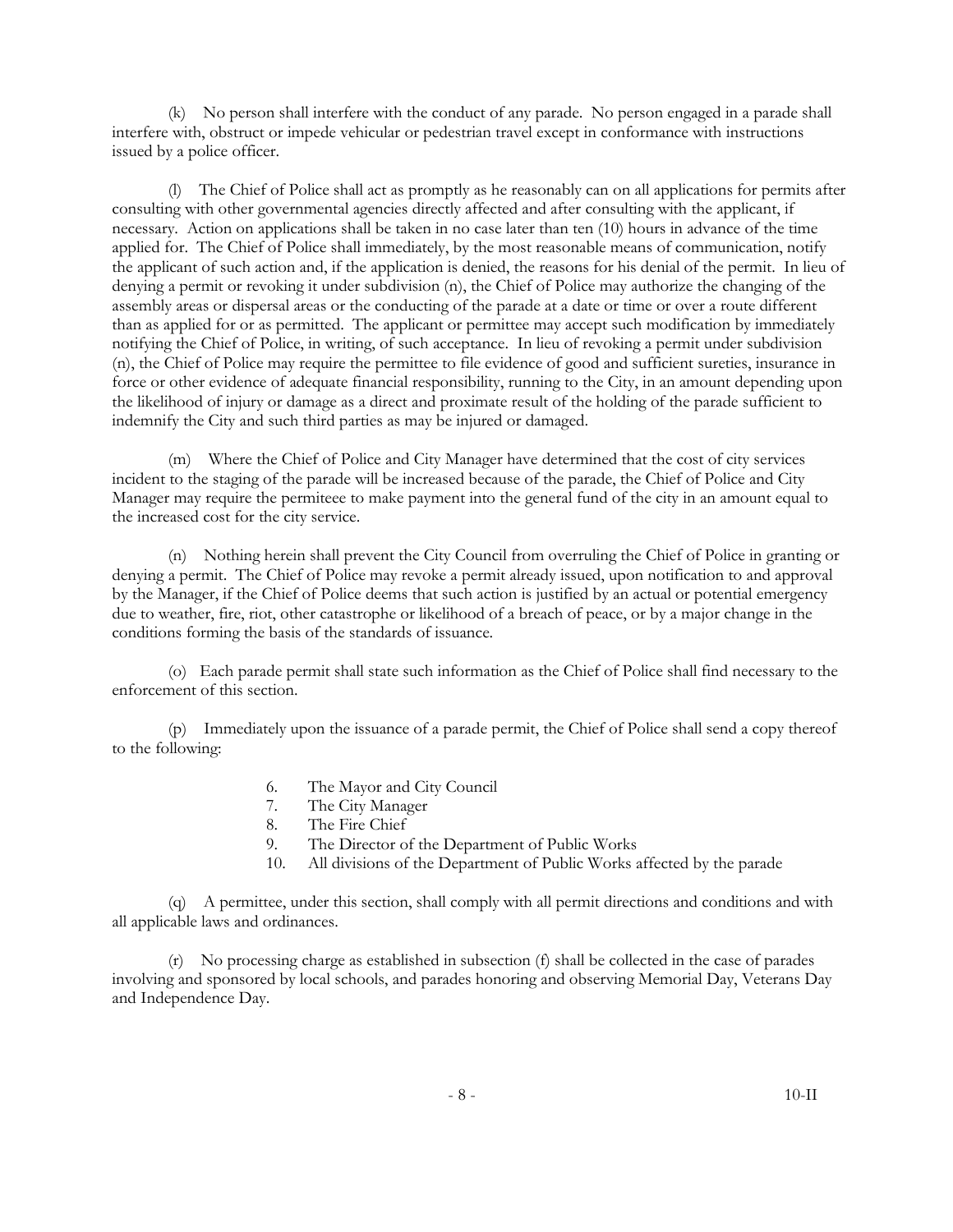#### Sec. 10-221. STOP WHERE TRAFFIC OBSTRUCTED.

No driver shall enter an intersection or a marked crosswalk unless there is sufficient space on the other side of the intersection or crosswalk to accommodate the vehicle he is operating without obstructing the passage of other vehicles or pedestrians, notwithstanding any traffic-control signal indication to proceed.

### Sec. 10-222. RAILROAD TRAINS NOT TO BLOCK STREETS.

It shall be unlawful for the directing officer or the operator of any railroad train to direct the operation of or to operate the same in such manner as to prevent the use of any street for purposes of travel for a period of time longer than five minutes, except that this provision shall not apply to trains or cars in motion other than those engaged in switching.

## Sec. 10-223. DUTY TO MOVE STANDING VEHICLE WHEN DIRECTED BY OFFICER.

No person shall leave any vehicle standing in any public highway or common, to the danger or inconvenience of any person, after being directed to remove it by a police officer. Sec. 10-224. PARKING IN FIRE LANES PROHIBITED.

No motor vehicle shall be parked within designated fire lanes located adjacent to or upon any municipal property.

# Sec. 10-225. PARKING ON SCHOOL PROPERTY PROHIBITED.

No motor vehicle shall be parked upon School property during the hours of 1:00 A.M. to 5:00 A.M.; except with the prior approval of the Superintendent of Schools, and notification to the Police Department, provided, however, that this section shall not apply to motor vehicles owned or leased by the City of Montpelier or the Montpelier School System.

# Sec. 10-226. ACCESS TO CITY HALL AND GROUNDS.

The area between the two central pillars and up to 115 inches on both sides of the handrail on the front steps, and the entire rear steps and handicap ramp, shall be reserved for persons entering and exiting the building. No person shall sit, stand or play games in this area at any time when the adjacent City Hall doors are unlocked.

The City Council shall set rules for the use of City Hall grounds.

Sec. 10-227. WINOOSKI EAST AND WINOOSKI WEST RECREATION PATH REGULATIONS.

# (a) **Winooski East and Winooski West Recreation Path Restrictions**.

 With the exception of motorized wheelchairs and other vehicles specifically designed for and operated by mobility impaired individuals, no motorized vehicles shall be operated upon or along the recreation path at any point except authorized vehicles of and for public safety, emergency and maintenance departments. Motorized vehicles include, but are not limited to, those described as motor vehicles in Title 23 of Vermont Statutes Annotated and the term shall also include mopeds, go-carts, farm vehicles and snowmobiles.